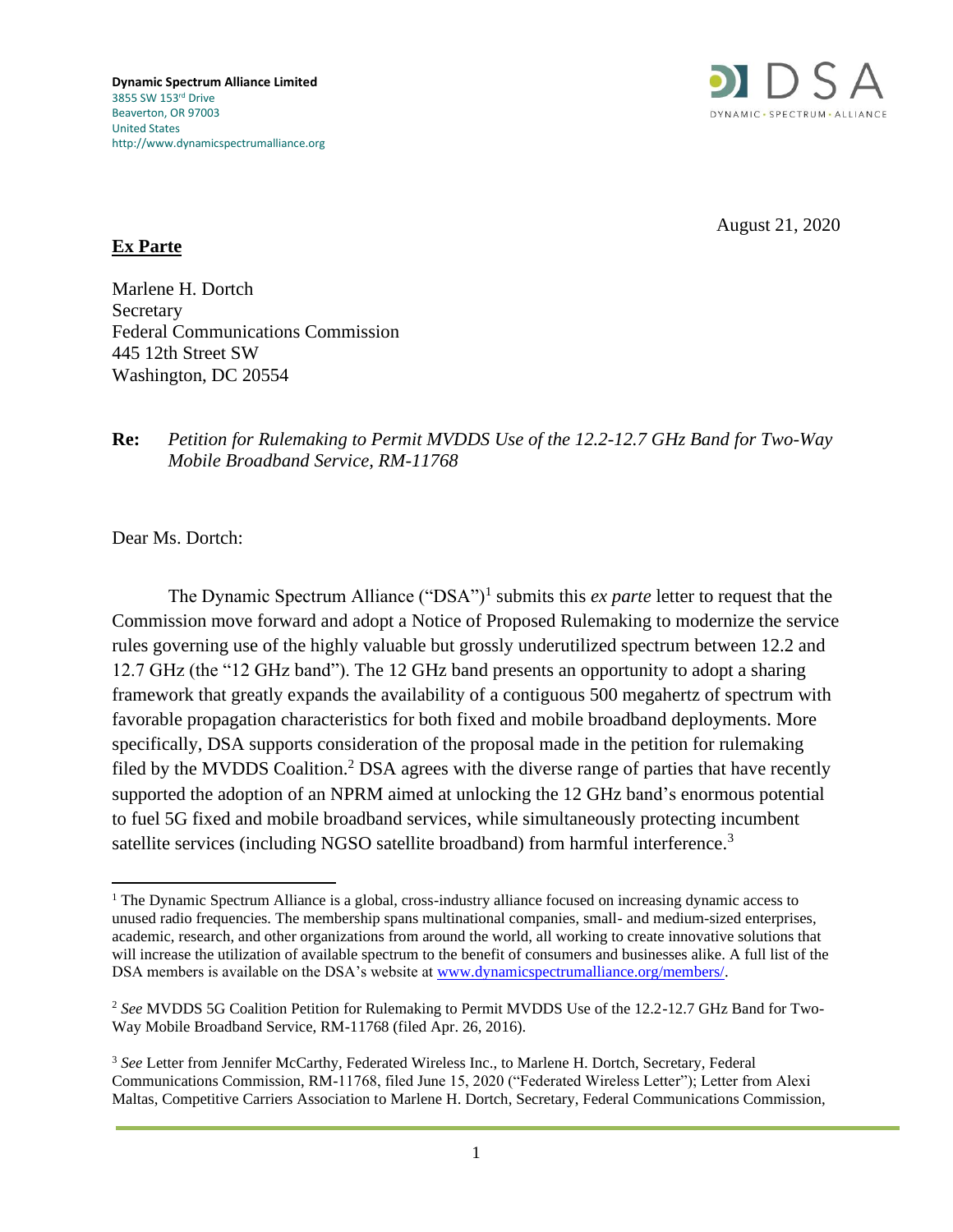

DSA strongly agrees with Federated Wireless that "an NPRM in this proceeding is timely at this juncture, and justified, as spectrum-sharing technologies have evolved dramatically since the 2016 Petition."<sup>4</sup> The new Citizens Broadband Radio Service is already demonstrating it is now possible to enable intensive sharing among several disparate services in the same band while protecting incumbent services on an automated, very reliable and cost-effective basis. DSA further concurs with Federated Wireless that there are no technical obstacles to sharing the 12 GHz band between the Direct Broadcast Satellite Service ("DBS"), non-geostationary satellite orbit ("NGSO") fixed satellite services, and fixed and mobile 5G wireless broadband services.<sup>5</sup>

DSA views the 12 GHz band as a major opportunity for the Commission to leverage dynamic spectrum sharing techniques to greatly expand the flexible-use spectrum available for wide-area 5G deployments *and* to simultaneously enable higher-capacity and lower-cost deployments in rural areas by authorizing opportunistic access. DSA agrees with New America, Public Knowledge and other public interest organizations that in addition to considering two-way and more flexible use rights for MVDDS licensees, "the NPRM should request comment on the authorization of coordinated, shared use of the band for high-capacity fixed wireless services on an opportunistic unlicensed or licensed-by-rule basis." <sup>6</sup> By authorizing coordinated access to vacant 12 GHz spectrum on a secondary basis, the Commission can promote far more intensive use of the band "to provide spectrum-as-infrastructure to fixed wireless ISPs and other broadband network providers in underserved rural, tribal and less densely populated communities." 7

A "use it or share it" approach that authorizes secondary and coordinated access for fixed point-to-point and point-to-multipoint broadband deployments can expand access to unused spectrum by smaller and non-traditional ISPs in rural and underserved areas, as well as for enterprise and institutional use. As DSA stated in our 2019 comments on partitioning,

5 *Id*. at 1.

7 *Ibid*.

RM-11768, filed May 26, 2020 ("MVDDS Group Letter"); Letter from Michael Calabrese, Open Technology Institute at New America, and Harold Feld, Public Knowledge, to Marlene H. Dortch, Secretary, Federal Communications Commission, RM-11768, filed July 9, 2020 ("Public Interest Groups Letter").

<sup>4</sup> Federated Wireless Letter at 2.

<sup>6</sup> Public Interest Letter at 3.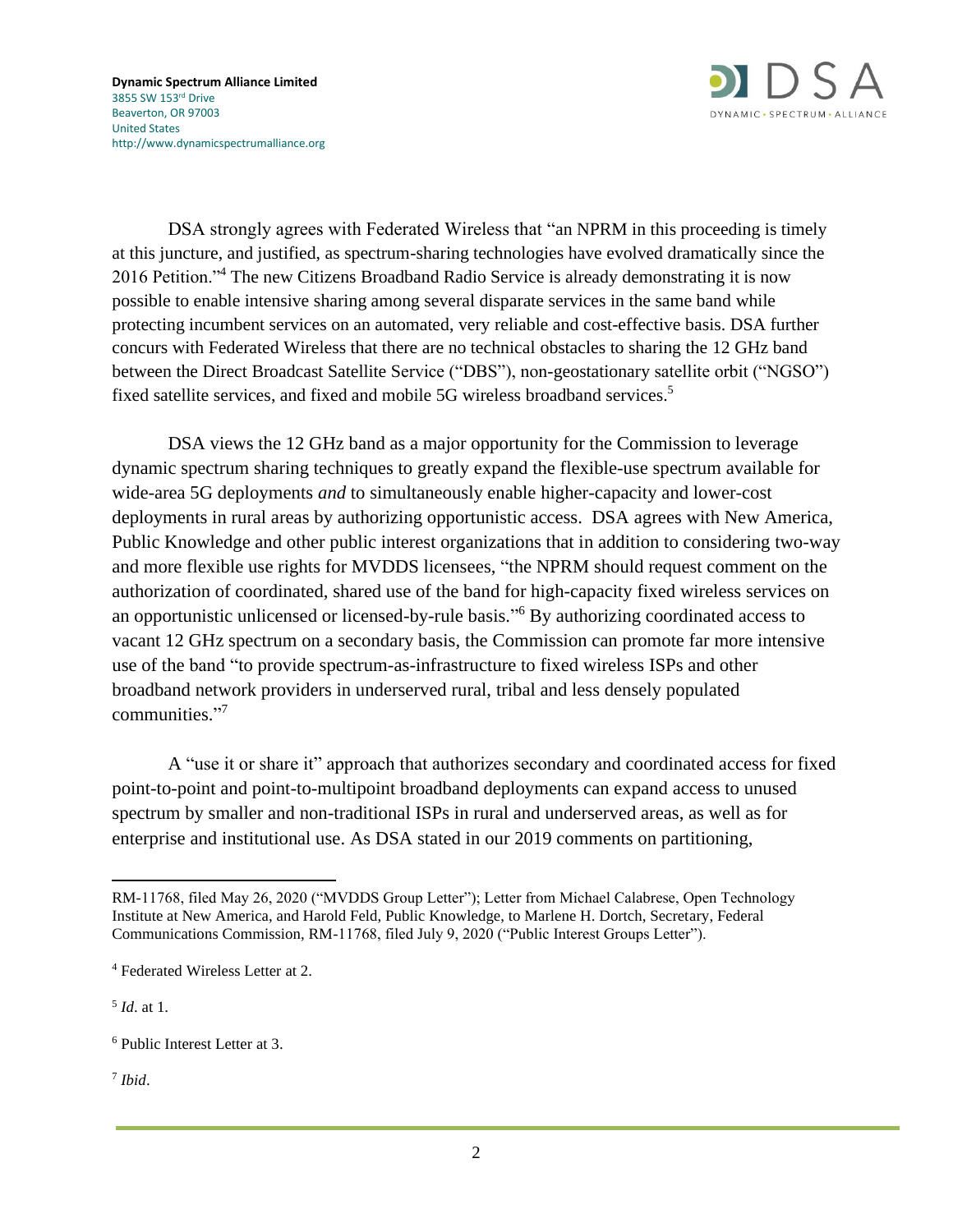

disaggregation and leasing of spectrum: "Adoption of use-it-or-share-it rules would encourage licensees to put their spectrum to use more quickly, or absent that, make unused spectrum available for opportunistic uses or lessees on the secondary market."<sup>8</sup> Secondary market rules have failed to put an adequate share of unused spectrum to work in rural and other underserved areas that are less profitable for the holders of most exclusive, large-area licenses.<sup>9</sup> In contrast, an authorization of opportunistic, shared access to fallow spectrum "creates a general incentive for licensees to build out services more quickly, or to make greater efforts to partition or lease, since opportunistic use of the band will demonstrate that other (typically smaller) operators are finding value in the unused portions of their license area."<sup>10</sup>

If the Commission modifies MVDDS licenses to allow for flexible use, it should condition those more valuable rights with an obligation to accommodate opportunistic use. Until the spectrum is actually put into service in a local area it should be available for non-interfering use by networks and devices that are multi-band and required to regularly renew permission to transmit by checking a geolocation database. Primary licensees lose no rights whatsoever and bear a *de minimus* burden to simply inform the certified database coordinator prior to commencing service in a particular local area, so that any opportunistic users will be immediately denied permission to operate on that frequency band.<sup>11</sup>

There is now solid precedent for a use-it-or-share-it approach to encouraging more efficient and intensive use of occupied but underutilized bands. Opportunistic access to locallyvacant spectrum in the 12 GHz band could be managed in much the same way that the CBRS rules authorize General Authorized Access to unused PAL spectrum. In its Order on Reconsideration, the Commission stated: "We believe that the 'use it or share it' approach of our rules for this unique band also thus more reasonably accommodates the goals of Section 309(j) of the Act, including 'to prevent stockpiling or warehousing of spectrum.'"<sup>12</sup> As even some

<sup>11</sup> *See Id*. at 7.

<sup>8</sup> Comments of Dynamic Spectrum Alliance, *In the Matter of Partitioning, Disaggregation, and Leasing of Spectrum*, GN Docket No. 19-38, at 4 (filed June 3, 2019).

<sup>9</sup> *See Id*. at 5-7.

<sup>10</sup> Public Interest Letter at 5.

<sup>12</sup> Order on Reconsideration and Second Report and Order, *Amendment of the Commission's Rules with Regard to Commercial Operations in the 3550-3650 MHz Band*, GN Docket No. 12-354, at ¶ 177 (April 28, 2016).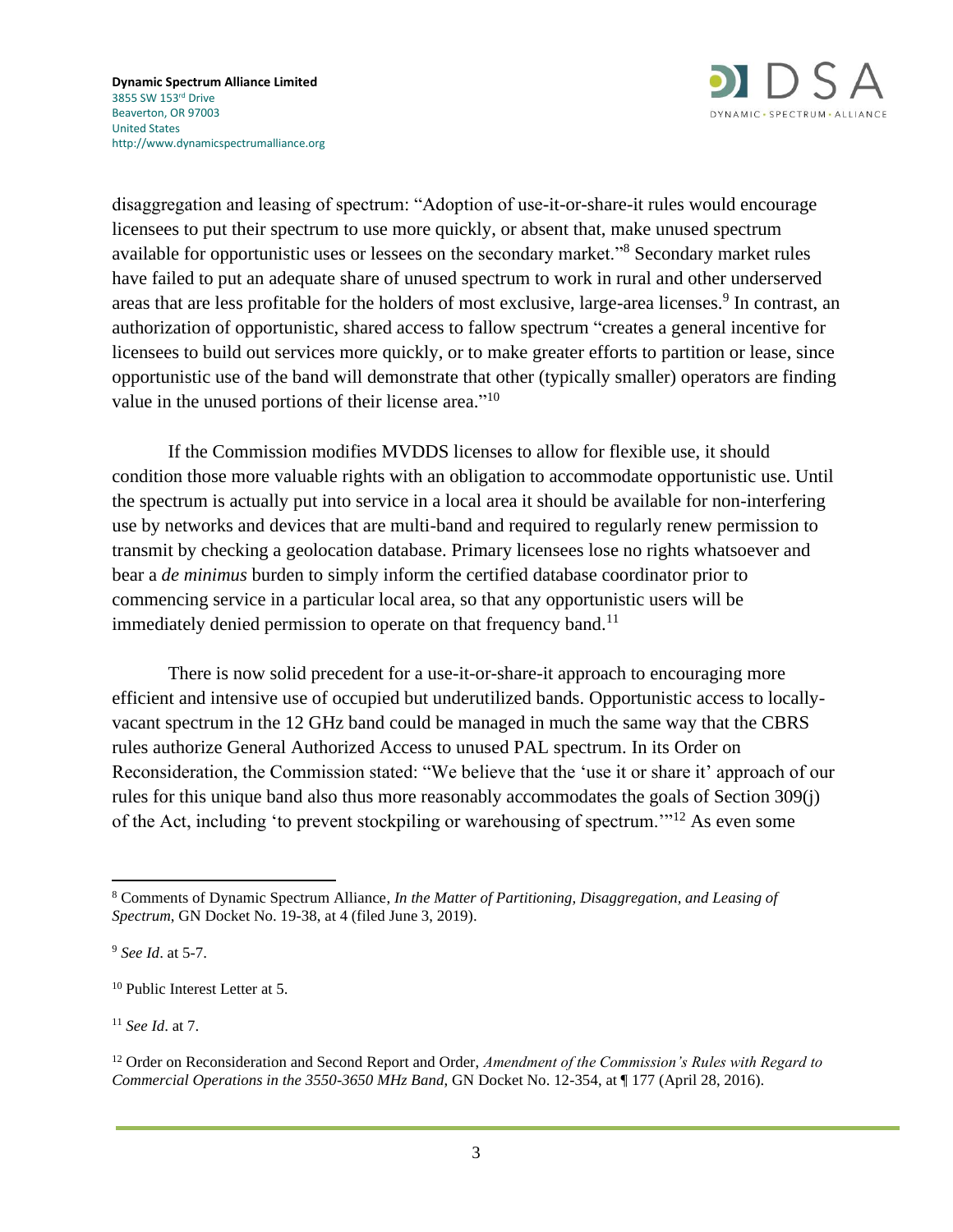

mobile carriers acknowledged in that proceeding,<sup>13</sup> there is no risk of harmful interference or loss of usage rights to the licensees provided that permission for opportunistic GAA use is valid only until one of the SAS operators receives a notification that the licensee is ready to commence service in that local area.

Similarly, in 2014, the Commission's Incentive Auction Report & Order authorized TV White Space devices ("WSDs") to continue operating in the 600 MHz band post-auction until such time as the licensee gives notice that it will "commence operations" in that local area.<sup>14</sup> The Commission expressed its confidence in the ability of an automated database to protect licensees: "Since TVWS devices can operate only on channels identified in the TV bands databases, these databases can serve to ensure that unlicensed operations will no longer occur on a channel on which a licensee has commenced service."<sup>15</sup>

This use-it-or-share-it approach is also consistent with the Commission's very recent and successful authorization of coordinated access wireless internet service providers ("WISPs") to unused spectrum in the lower 45 megahertz of the 5.9 GHz band.<sup>16</sup> In response to the pandemic, the Commission authorized at least 100 WISPs to make coordinated, secondary use of the spectrum to boost the capacity of their fixed wireless deployments in mostly rural, small town and historically underserved areas.<sup>17</sup> As Chairman Ajit Pai explained in recent Senate testimony, the Commission "granted authority to more than 100 such providers, and we have heard that the

<sup>&</sup>lt;sup>13</sup> For example, T-Mobile reaffirmed that the company "supports allowing GAA users to access PA spectrum when it is unassigned or affirmatively unused." T-Mobile Comments, *Amendment of the Commission's Rules with Regard to Commercial Operations in the 3550-3650 MHz Band*, Further Notice of Proposed Rulemaking, GN Docket No. 12-354, at 5 (rel. Apr. 23, 2014) ("FNPRM"). Verizon stated that it "does not oppose GAA use of . . . PAL channels that the licensee is not using." Verizon Comments, FNPRM, GN Docket No. 12-354, at 10.

<sup>&</sup>lt;sup>14</sup> Report and Order, Expanding the Economic and Innovation Opportunities of Spectrum Through Incentive Auctions, GN Docket No. 12-268 (2014), at 680 ("Incentive Auction Report & Order"); Notice of Proposed Rulemaking, Amendment of Part 15 of the Commission's Rules For Unlicensed Operations in the Television Bands, Repurposed 600 MHz Band, 600 MHz Guard Bands and Duplex Gaps, and Channel 37, ET Docket No. 14-165, 29 FCC Rcd 12248 (2014), at 131-144 ("Part 15 NPRM").

<sup>15</sup> Report and Order, GN Docket No. 12-268, 680 (May 15, 2014).

<sup>16</sup> *See* FCC Press Release, "5.9 GHz Band Boosts Consumer Internet Access During Covid-19 Pandemic," May 4, 2020. Available at: [https://docs.fcc.gov/public/attachments/DOC-364138A1.pdf.](https://docs.fcc.gov/public/attachments/DOC-364138A1.pdf)

<sup>&</sup>lt;sup>17</sup> Claude Aiken, "FCC 5.9 GHz STA Helps WISPs Serve Through COVID-19 Pandemic," Claude's Blog, Wireless Internet Service Providers Association (WISPA), available at [http://wispa.org/news\\_manager.php?page=21979.](http://wispa.org/news_manager.php?page=21979)